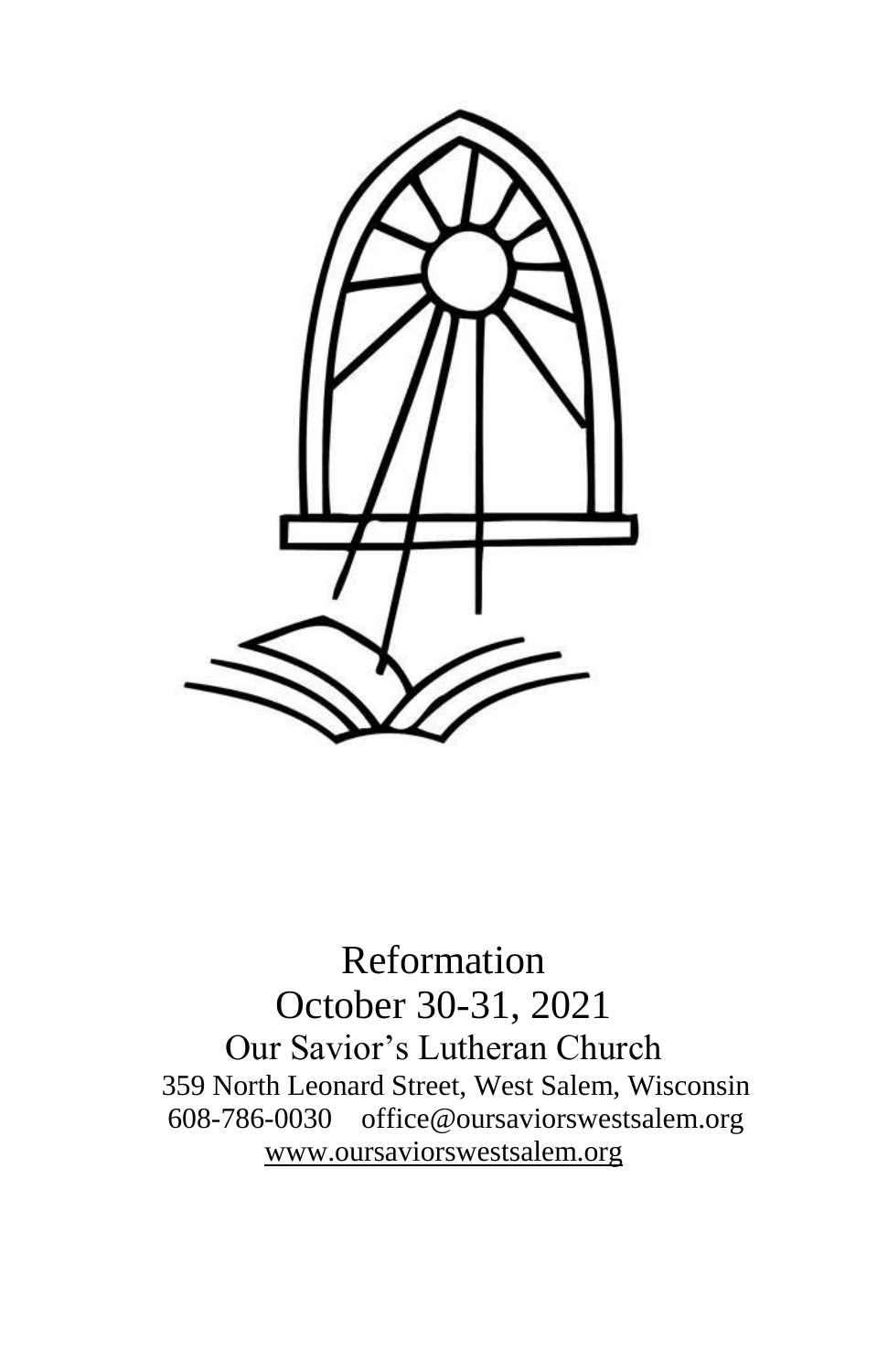# **Welcome**

Psalm:46

 $1$ God is our refuge and strength, a very present help in trouble.

<sup>2</sup>Therefore we will not fear, though the earth be moved, and though the mountains shake in the depths of the sea;

 $3$ though its waters rage and foam, and though the mountains tremble with its tumult.

<sup>4</sup>There is a river whose streams make glad the city of God, the holy habitation of the Most High.

 $5$ God is in the midst of the city; it shall not be shaken; God shall help it at the break of day.

 $6$ The nations rage, and the kingdoms shake; God speaks, and the earth melts away.

 $7$ The LORD of hosts is with us; the God of Jacob is our stronghold.

 $8$ Come now, regard the works of the LORD, what desolations God has brought upon the earth;

 $9$ behold the one who makes war to cease in all the world;

who breaks the bow, and shatters the spear, and burns the

shields with fire.

 $10^{\circ}$ Be still, then, and know that I am God; I will be exalted among the nations; I will be exalted in the earth."

 $11$ The LORD of hosts is with us; the God of Jacob is our stronghold.

# **Confession And Forgiveness**

Blessed be the holy Trinity….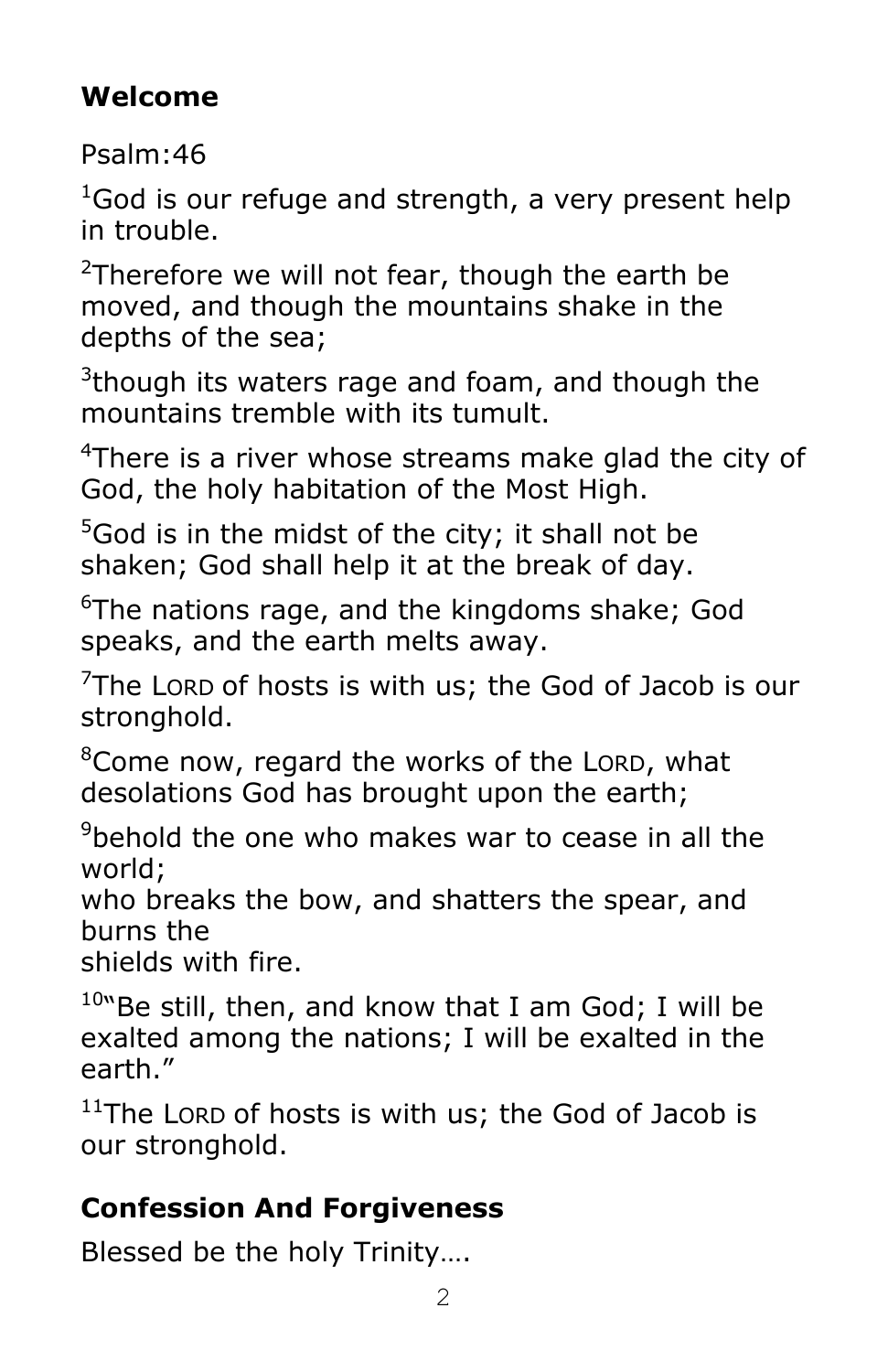#### God our comforter,

**like lost sheep, we have gone astray. We gaze upon abundance and see scarcity. We turn our faces away from injustice and oppression. We exploit the earth with our apathy and greed. Free us from our sin, gracious God. Listen when we call out to you for help. Lead us by your love to love our neighbors as ourselves. Amen.**

All have sinned and fall short of the glory of God. By the gift of grace in Christ Jesus, God makes you righteous. Receive with glad hearts the forgiveness of all your sins. Amen.

## **Prayer Of The Day**

## **Gospel:** John 8:31-36

*Jesus speaks of truth and freedom as spiritual realities known through his word. He reveals the truth that sets people free from sin.*

 $31$  Jesus said to the Jews who had believed in him, "If you continue in my word, you are truly my disciples;  $32$ and you will know the truth, and the truth will make you free." <sup>33</sup>They answered him, "We are descendants of Abraham and have never been slaves to anyone. What do you mean by saying, 'You will be made free'?" <sup>34</sup>Jesus answered them, "Very truly, I tell you, everyone who commits sin is a slave to sin. <sup>35</sup>The slave does not have a permanent place in the household; the son has a place there forever.  $36$ So if the Son makes you free, you will be free indeed."

### **Sermon**

**Hymn** "A Mighty Fortress Is Our God"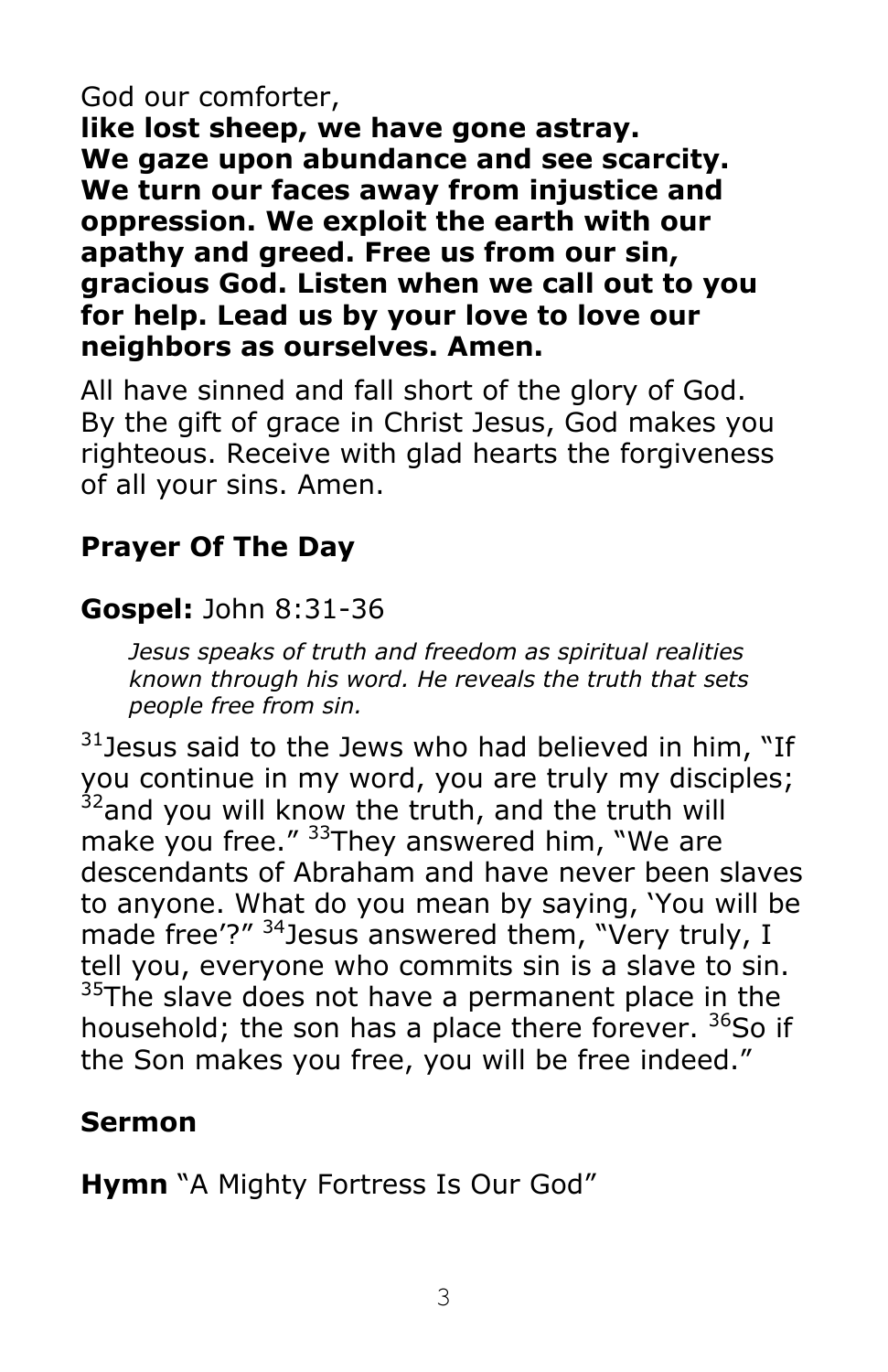

## **Apostles Creed**

I believe in God, the Father almighty, creator of heaven and earth.

I believe in Jesus Christ, God's only Son, our Lord, who was conceived by the Holy Spirit, born of the virgin Mary, suffered under Pontius Pilate, was crucified, died, and was buried; he descended to the dead. On the third day he rose again; he ascended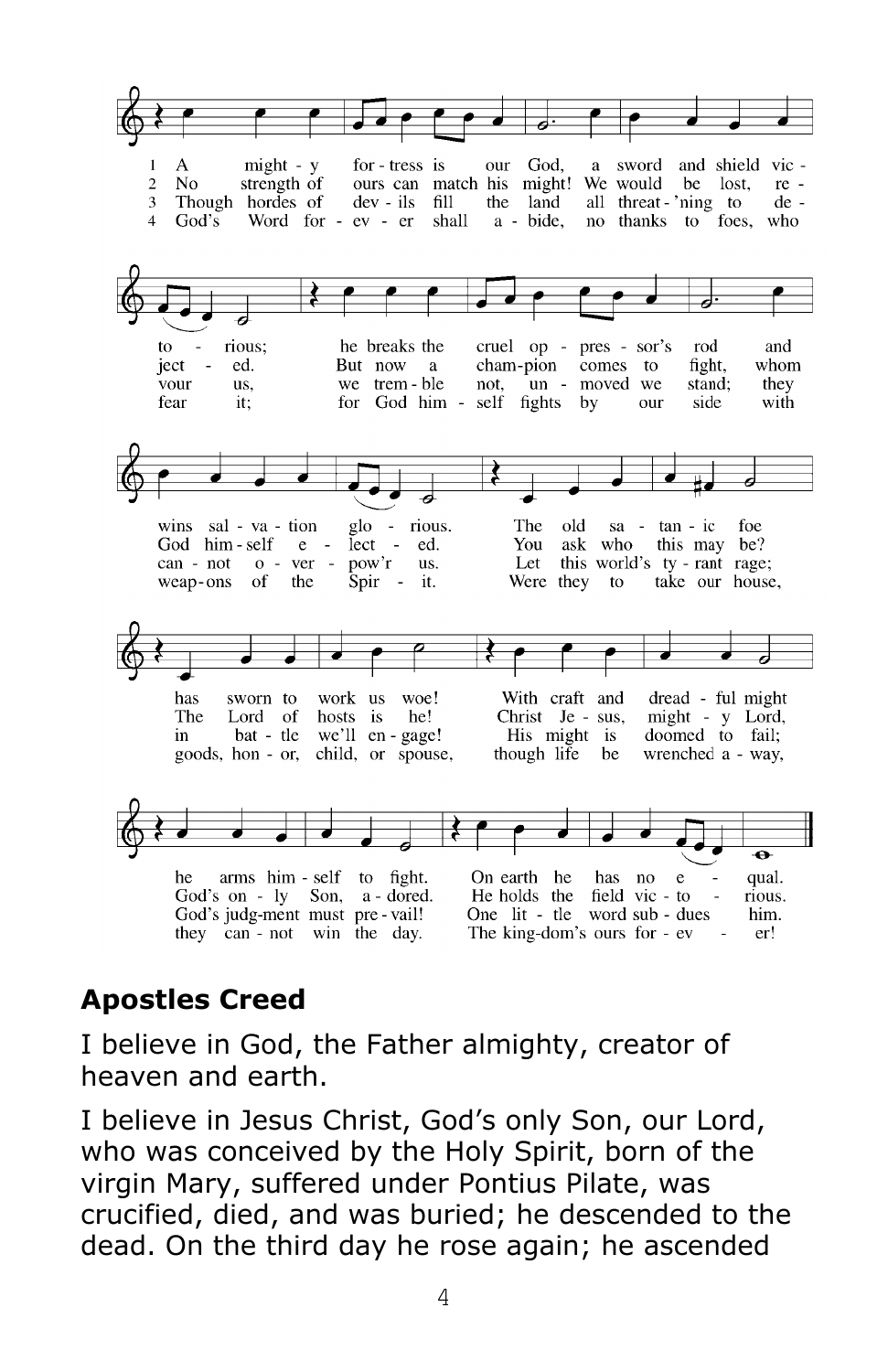into heaven, he is seated at the right hand of the Father, and he will come to judge the living and the dead.

I believe in the Holy Spirit, the holy catholic church, the communion of saints, the forgiveness of sins, the resurrection of the body, and the life everlasting. Amen.

### **Prayers**

P: Set free from sin and death and nourished by the word of truth, we join in prayer for all of God's creation.

### *A brief silence.*

We pray for all who long for a word of truth and for the radical grace that flows from the cross. Inspire congregations to freely and boldly proclaim your love for all people with persistence and hope. Hear us, O God.

### **Your mercy is great.**

We pray for your creation, for mountains, rivers, streams, cities, homesteads, and neighborhoods. Write in our hearts a new love and care for creation. Give us the will to curb wasteful habits and to hold accountable those who neglect the vulnerable. Hear us, O God.

## **Your mercy is great.**

We pray for all who aspire to public office. Pour wisdom and understanding upon all who govern so that communities of justice and peace may thrive. Hear us, O God.

#### **Your mercy is great.**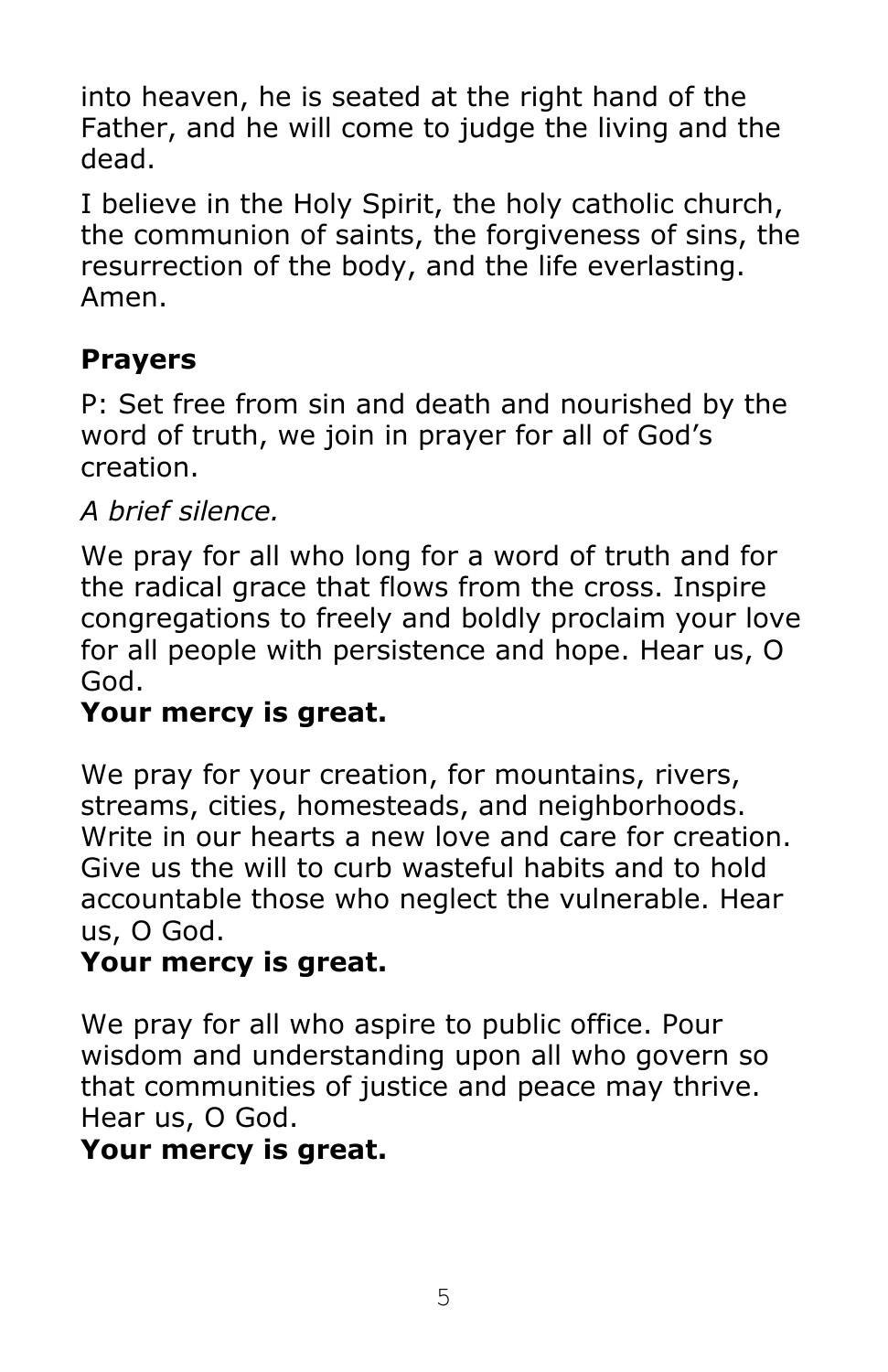We pray for all who long for healing in mind, body, or spirit. Strengthen hospitals, clinics, counseling centers, nursing homes, and recovery centers to be holy spaces of renewal that all might live the abundant life you intend. Hear us, O God. **Your mercy is great.**

We pray for all who seek to grow in faith and love of you. Guide teaching and learning in confirmation, Sunday school, youth groups, Bible studies, schools, seminaries, and universities. Hear us, O God. **Your mercy is great.**

We pray for your servants to be faithful disciples of Jesus. Be with our confirmation students, especially Brooke, Olivia, and Sammi as they seek to grow in their discipleship, and guide their families that together they may reflect your love and grace. Hear us, O God.

### **Your mercy is great.**

*Here other intercessions may be offered.*

We give thanks for all the saints and reformers, especially Martin Luther, who have gone before us and who dwell in your holy habitation. Give us courage through their example to challenge unjust systems and work toward life-giving reformation. Hear us, O God.

### **Your mercy is great.**

P: Confident that you hear us, O God, we boldly place our prayers into your hands; through Jesus Christ, our truth and life. Amen.

## **Communion Liturgy**

**Lord's Prayer**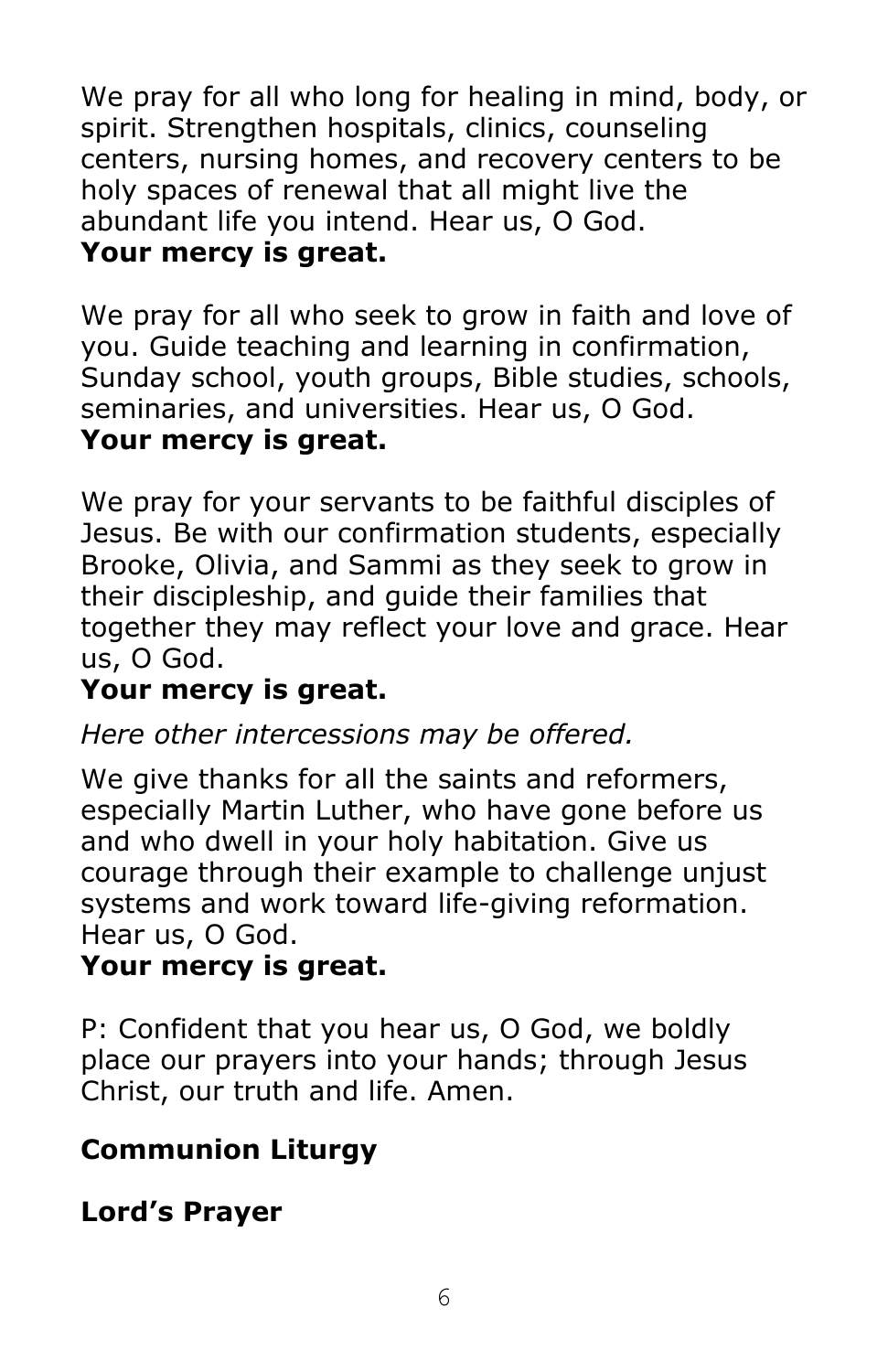## **Invitation To Communion**

*HOLY COMMUNION All who believe that our Lord Jesus Christ is truly present in the bread and wine of Holy Communion, bringing to us the gift of forgiveness and the promise of eternal life, are welcome to gather at the Lord's Table. Younger children are invited to come forward to receive a blessing.* 

*Both wine and grape juice are available – grape juice glasses are purple. Gluten free wafers are also available.* 

#### **Post Communion Prayer**

stead - fast word: curb those who Lord, keep **us** in your Je - sus Christ, your pow'r make known, Lord for you  $\overline{c}$ are  $\Omega$ Com - fort - er  $\mathbf{R}$ of price - less worth, send peace and would wrest the king-dom from your Son bv de - ceit or sword Lord of lords a - lone; de - fend your ho - ly church, that we on earth; sup - port us our fi - nal strife  $u - ni - ty$ in Ħ. bring all has done. and to naught he may sing your praise  $\mathbf{e}$ ter nal ly. of life. and lead **us** out death to

### **Hymn** "Lord, Keep Us Steadfast in Your Word"

## **Blessing**

#### **Dismissal**

Go in peace. The living Word dwells in you. **Thanks be to God**.